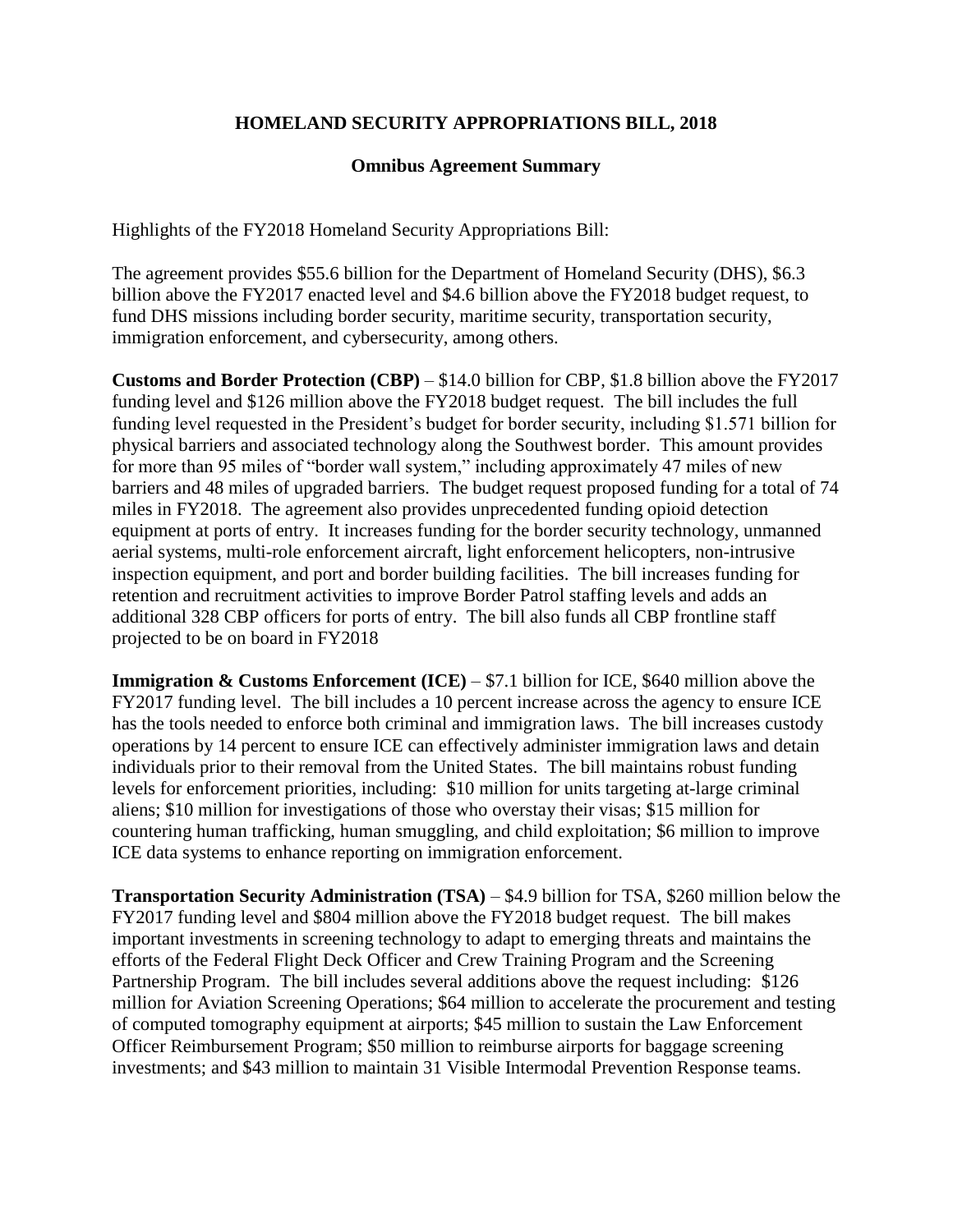**U.S. Coast Guard (USCG)** – \$12.1 billion for the USCG, \$1.7 billion above the FY2017 funding level and \$1.5 billion above the FY2018 budget request. The bill funds critical operational needs and the ongoing effort to recapitalize both sea and air assets. The funding sustains the acquisition schedule for a new cutter fleet, including funding for the construction of the 10th National Security Cutter (NSC), long-lead-time materials for the 11th NSC, and construction of the 11th NSC; acquisition of six Fast Response Cutters; acquisition of the first Offshore Patrol Cutter (OPC); long-lead-time materials for the second OPC, and acquisition activities for a new heavy icebreaker. Funding for icebreaker acquisition activities complements \$150 million provided in Division C of the bill. The agreement also includes funding for a fullymissionized HC-130J aircraft, a HC-27J training simulator, upgrades and conversions to the MH-65D helicopter, and provides for the top unfunded USCG housing and acquisition systems infrastructure priorities.

**United States Secret Service (USSS)** – \$2 billion for USSS, \$39 million below FY2017 and \$63 million above the FY2018 request. The bill includes additional funds for protective operations and field operations activities, and maintains support for the National Center for Missing and Exploited Children. The bill also provides \$5 million above the FY2017 level for the National Computer Forensics Institute for additional computer forensics training for state and local law enforcement officers, judges, and prosecutors in support of the USSS mission. Funding is also included for 2017 protection overtime worked, but not yet paid, and workforce retention programs.

**National Protection and Programs Directorate (NPPD)** – \$1.91 billion for NPPD, \$93 million above the FY2017 funding level and \$110 million above the FY2018 budget request. The bill provides \$1.09 billion for cybersecurity operations and acquisitions to support the protection of civilian federal networks. These programs include the National Cybersecurity and Communications Integration Center, Continuous Diagnostics and Mitigation (CDM), and Einstein intrusion detection. The bill provides \$71 million above the FY2017 level for the CDM program to accelerate deployment and implementation to federal departments and agencies. The agreement also includes \$290 million for readiness and response activities, \$14 million for cybersecurity education, and \$26 million to provide assistance in securing election infrastructure.

**Federal Emergency Management Agency (FEMA)** – \$.4.4 billion for FEMA, \$342 million above the amount provided in FY2017 and \$1.2 billion above the FY2018 budget request. An additional \$7.36 billion is provided under the disaster cap adjustment for the Disaster Relief Fund. The bill provides \$1.03 billion for FEMA Operations and Support, including \$35 million for Urban Search and Rescue Teams, \$9 million for the National Dam Safety Program, and \$2 million for the Emergency Management Assistance Compact. The agreement also strongly supports hazard mitigation programs. For every \$1 invested in mitigation, \$6 can be saved in disaster recovery. For that reason, the bill includes \$249 million, \$149 million above the FY2017 amount, for Pre-Disaster Mitigation and \$263 million, \$85 million above the FY2017 amount, for the Flood Hazard Mapping and Risk Assessment (RiskMAP) program.

Once again, Congress rejected significant proposed cuts to grants for State and local first responders and emergency management personnel. The agreement includes: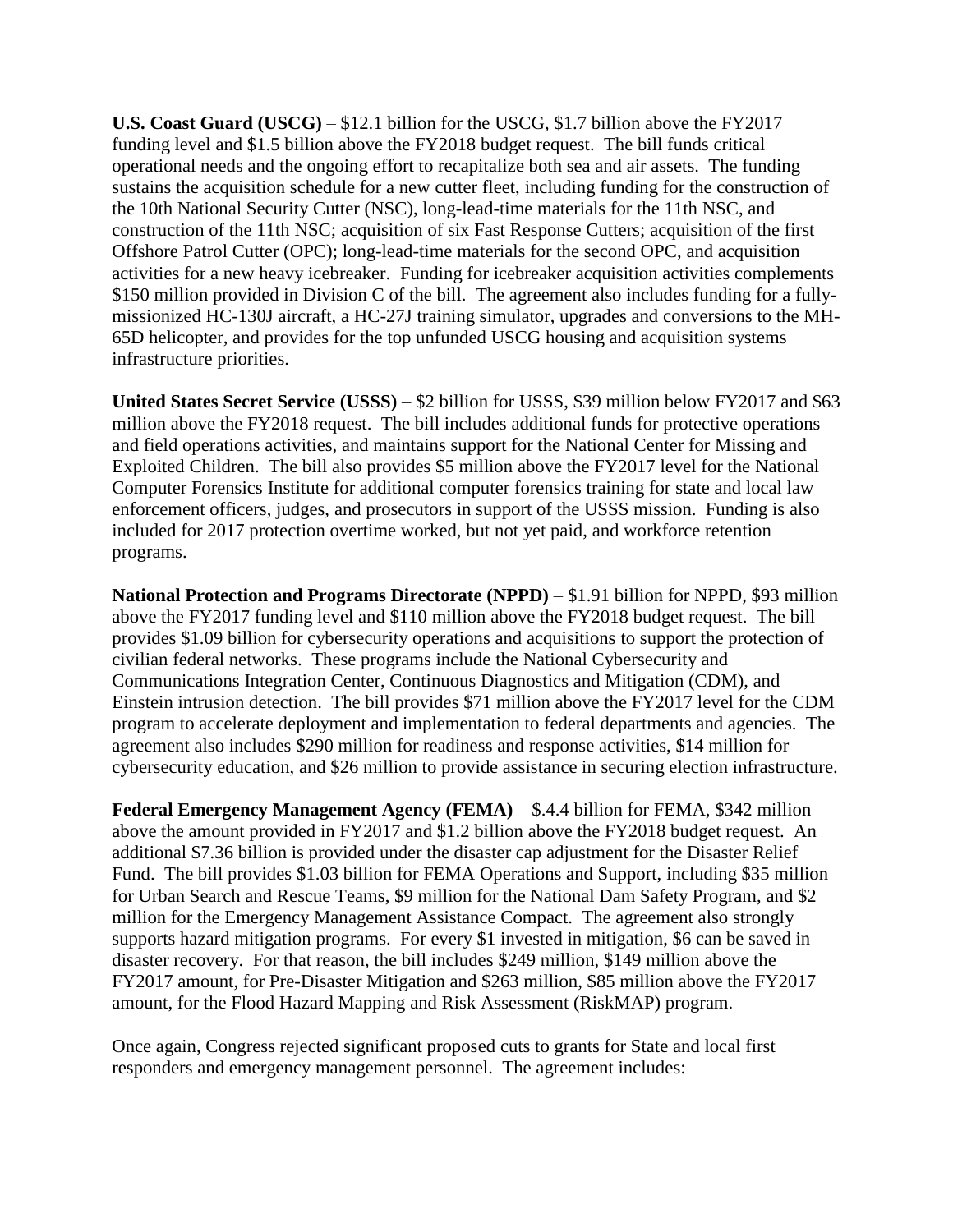- \$507 million for State Homeland Security Grants, including \$85 million for Operation Stonegarden and \$10 million for nonprofit security grants, marking the first time nonprofits are eligible for grants under this program;
- \$630 million for Urban Area Security Initiative grants, including a \$25 million increase above FY2017 for a total of \$50 million for nonprofit security grants;
- \$100 million each for Port and Transit Security grants, including \$10 million for Amtrak and \$2 million for Over-the-Road Bus Security;
- \$700 million for Fire and SAFER grants;
- \$350 million for Emergency Management Performance Grants;
- \$101 million for the National Domestic Preparedness Consortium;
- \$18 million for the Center for Homeland Defense and Security;
- \$43 million in operations and facility funds for the U.S. Fire Academy;
- \$21 million for the Emergency Management Institute;
- \$64 million in operations and facility funds for the Center for Domestic Preparedness;
- \$41 million for grants to localities providing ongoing assistance to the United States Secret Service for presidential protection.

**U.S. Citizenship and Immigration Services (USCIS)** – \$132 million in discretionary appropriations for USCIS, \$11 million above the FY2017 funding level and equal to the FY2018 budget request. All USCIS discretionary appropriations are for E-Verify system, and the bill requires an analysis of the costs and timeline necessary to make use of the system permanent for employers.

**The Federal Law Enforcement Training Centers (FLETC)** – \$254 million for FLETC, \$11 million above the FY2017 funding level and \$19 million below FY2018 budget request. The funding provides the training resources necessary for additional CBP and ICE personnel, and sustains current instruction demands from more than 90 Federal law enforcement organizations.

**Science and Technology Directorate (S&T)** – \$841 million for S&T, \$59 million above the FY2017 funding level and \$214 million above the FY2018 budget request. Funding provided will allow S&T to deliver effective and innovative insight, methods and solutions for the critical DHS requirements. Of note, the bill fully restores operations and research funding for S&T laboratories, including the National Bio and Agro-defense Facility, the National Biodefense Analysis and Countermeasures Center, the Chemical Security Analysis Center, and the National Urban Science and Technology Laboratory. For the first time ever, the bill dedicates S&T funding to opioid detection research, providing \$6 million for this purpose. The agreement also provides \$40.5 million to sustain S&T University Centers of Excellence.

**Domestic Nuclear Detection Office (DNDO)** – \$335 million for DNDO, \$17 million below the FY2017 funding level and \$5 million above the FY2018 budget request. This funding supports continued research and development activities, continues the Securing the Cities program, and provides resources for the purchase of new handheld and large scale radiation detection systems.

**Office of Health Affairs (OHA)** – \$122 million for OHA, \$2 million below the FY2017 funding level and \$10 million above the FY2018 budget request. This funding includes \$79 million for